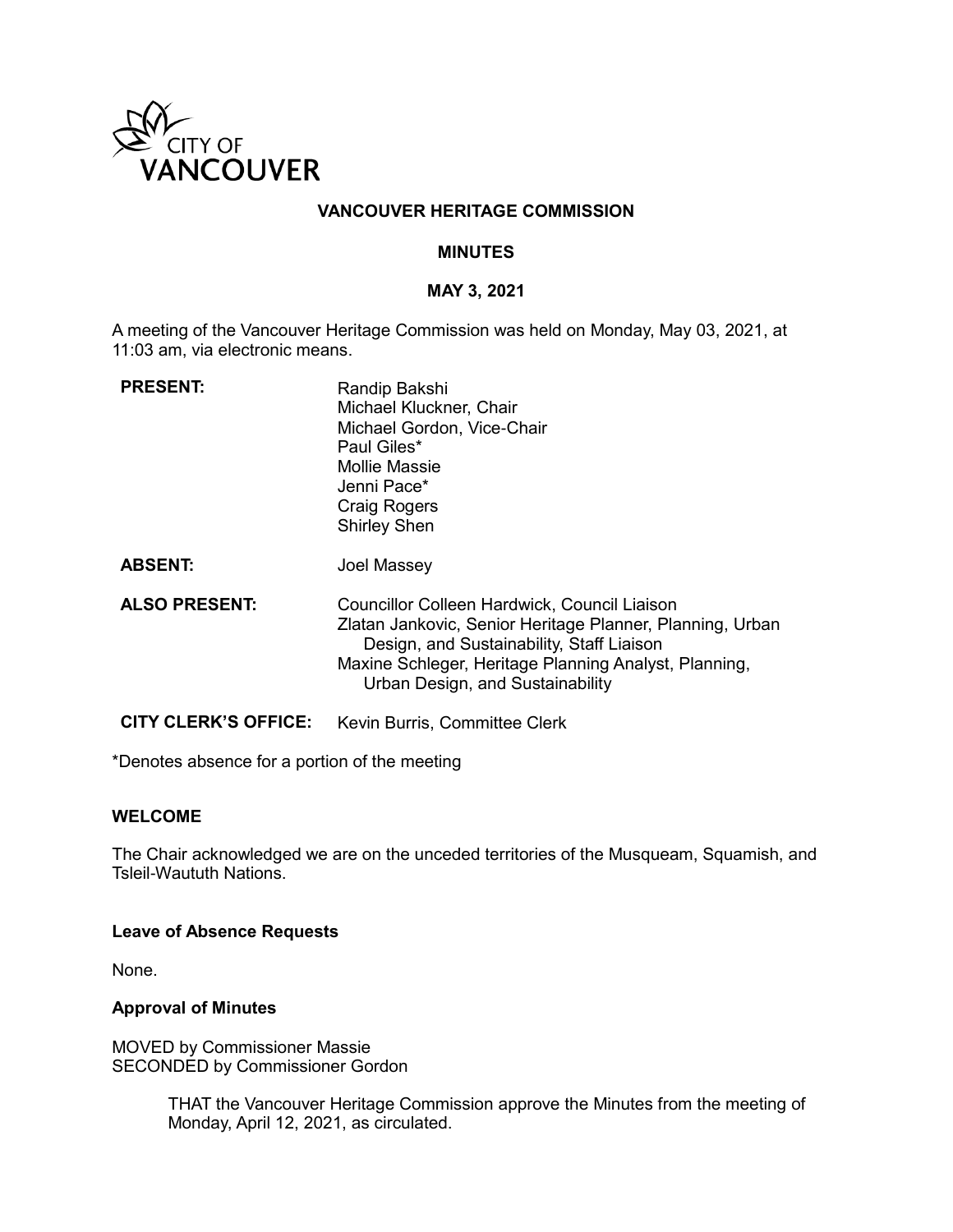CARRIED UNANIMOUSLY

(Commissioners Giles and Pace absent for the vote)

# **1. Chinatown Cultural Heritage Assets Management Plan (CHAMP)**

Helen Ma, Senior Planner, updated the Commission following comments received at the previous meeting, and responded to questions and comments.

The Commissioners thanked Helen and Planning staff for bringing further information on the CHAMP program.

# **2. Statement of Significance and Vancouver Heritage Register Subcommittee Report**

Maxine Schleger, Heritage Planning Analyst, presented the report from the last Statement of Significance Subcommittee meeting, held April 19, 2021, and responded to questions and comments.

MOVED BY Commissioner Gordon SECONDED BY Commissioner Massie

> THAT the Commission support adding 998 Thurlow Street to the Vancouver Heritage Register as an A-listing and that the VHR Evaluation be referred back to Staff to complete the necessary revisions;

FURTHER THAT the Commission request that the Statements of Significance for

- 6405 Prince Edward Street Captain Hugh Docherty Residence;
- 993 Broughton Street Geary Residence; and
- 998 Thurlow Street Washington Court

be referred back to the consultants for revisions.

# CARRIED UNANIMOUSLY

# **3. New Business**

MOVED BY Commissioner Massie SECONDED BY Commissioner Bakshi

### WHEREAS

1. At its April 12, 2021, meeting, the Vancouver Heritage Commission passed a motion asking "City staff to contact BC Housing, the owner of the [Con Jones] building, to inform them of the historic significance, both tangible and intangible, of the site, and to request that they consider the retention of the façade, reinstallation of the neon sign, and creation of appropriate historic interpretation, when redevelopment of the site occurs"; and